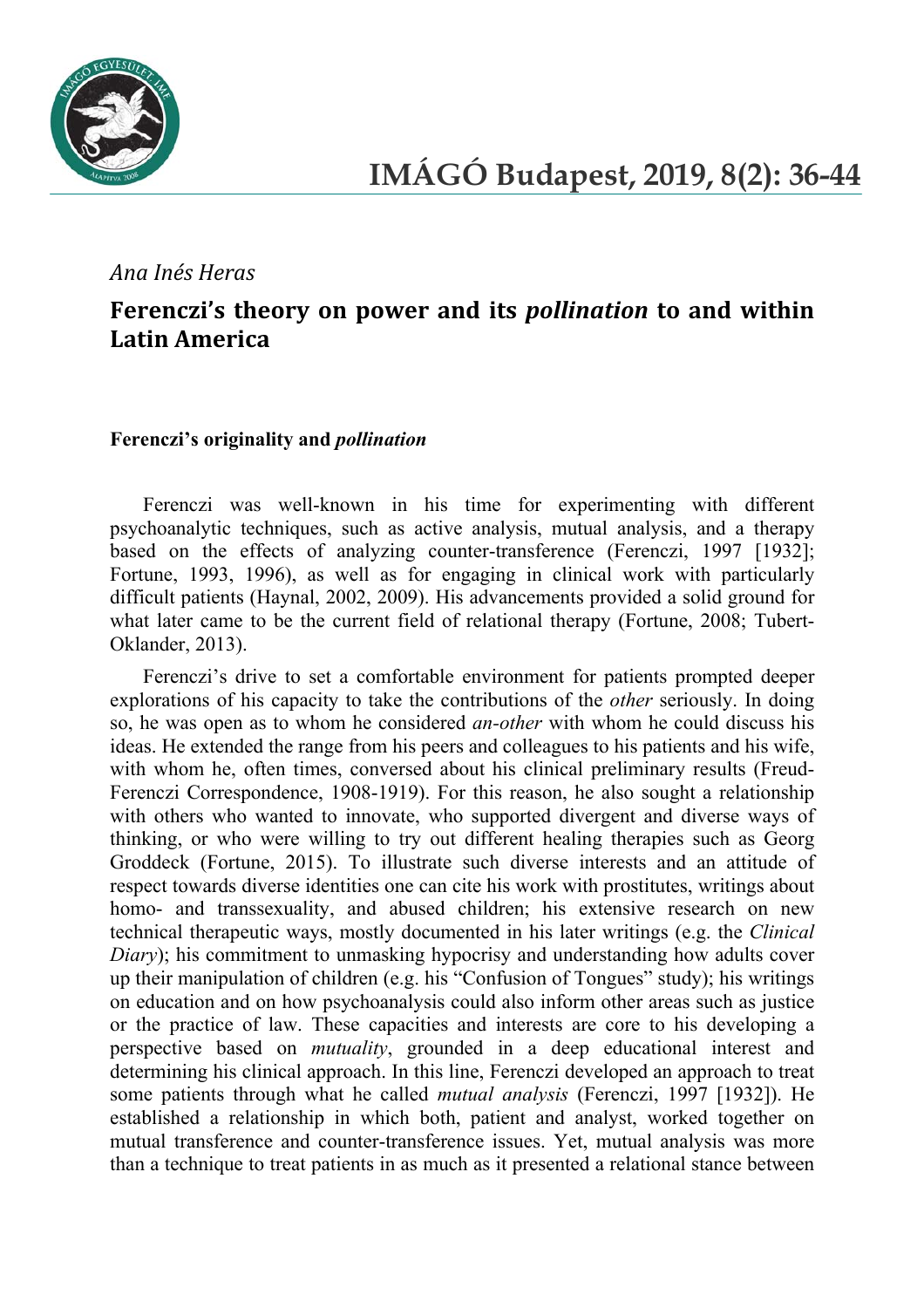whoever was in a relationship with him, be that a colleague, a patient, a friend or a loved one. This kind of position acknowledged difference through dialogue, even if there were tensions. He sought to construct a community of peers with whom to think and with whom to create new possibilities for acting differently. Indeed, *mutual analysis* can be considered a political perspective, developed by Ferenczi's theoretical and clinical approach to his professional work and personal position in life. Elsewhere (Heras, 2018) I have interpreted this kind of perspective as a "power in mutuality" (translation from *poder en mutualidad*, Spanish original).

As I have been building my argument to this point, it becomes clear that I am proposing to understand the notion of *clinical* to refer not only to therapy or healing procedures with individuals but also to an attitude directed at critically interpreting society and our contribution to it. From my perspective, three themes stand out across Ferenczi's life that contributed to the shaping of his notion of *mutuality* in light of proposing a theoretical perspective to discuss power relationships. These are: his interest in siding with those who suffer and who may be not cared for by others, restoring a sense of possibility to overcome their suffering; his profound sense of relationships, based on care and mutual respect that in turn, could support a kind of non-prejudicial exchange based on honesty; and his interest in a transformative capacity that humans can resort to and build upon, which I will call an educational interest. I argue that these interests took shape in a theory of power characterized by *mutuality* and *parity* in social relationships.

#### **From** *power in mutuality* **to the** *intervention of institutions* **through analysis**

It is well documented that Ferenczi was being excluded and ignored in his last years by many of his contemporaries. Even Freud and Jones tried to stop Ferenczi from publicizing some of his ideas, technical advancements and research (Likierman, 1993). However, his therapeutic ideas and approach traversed several geographical borders in a manner that I am calling here *pollination*, following Peter Pal Pelbart's (s/d) writing, to express a dissemination of ideas that is not easily traced, nor strictly documented, but can be inferred from the identifiable effects. Amongst the medical doctors who were trained as psychoanalysts was Sándor Eiminder. He left Hungary and worked in Germany and Austria prior to seeking refuge in Spain. It was there that he met Mira i López, the famous Catalonian psychiatrist who was Tosquelle's mentor. Eiminder was Tosquelle's analyst; they also worked together at Barcelona and Reus, and it was during those years (1930-36) that they took an activist position, participating in political and educational centers for workers (e.g. Ateneo Barcelonés and Ateneo Enciclopédico Popular). García Siso (1993) has documented that it was Eiminder who introduced Ferenczi's and Bálint's psychoanalytic ideas to these Catalonian psychiatrists. Additionally, and under the guidance of Mira i López, Tosquelles started to practice what later became his approach (*psicoterapia institucional*), a way of organizing health services that included an analysis of the processes taking place at the institution. It was also a perspective oriented towards interdisciplinary work and towards establishing active links with the community.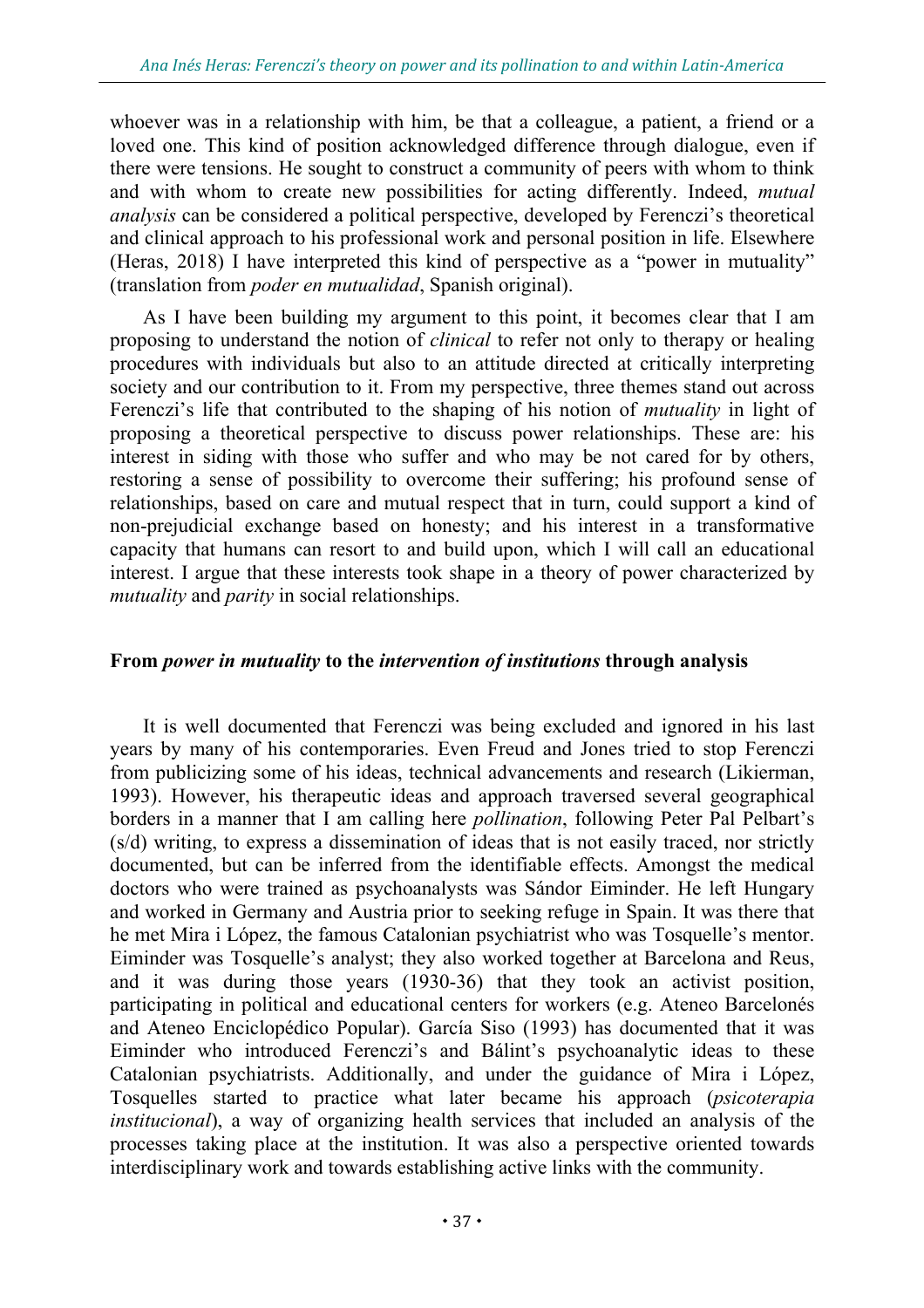Tosquelles worked first in Spain and later in exile, in France (he fled during the civil war), inspiring the work of Guattari later on (Berti et al., 2012). These orientations are also similar to the framework and group techniques applied by Grinberg, Langer, Rodrigué and Pichón Riviere in Argentina in the late 1950s, 1960s and 1970s (Fabris, 2014). However, these changes from 1950 onwards may be traced back in several divergent lines, which, as I am arguing, do not form an established set of historical framework, transmitted by generations in an orderly fashion, but rather a complex, open network of diffuse links. I present some resemblances between Ferenczi's perspectives and the perspectives in Latin America, point out its characteristics, and illustrate it with some examples as follows.

Firstly, there is the issue of multilingualism, multiculturalism and diversity, as a theme traversing both Ferenczi's practice and theoretical perspectives, and of those who practiced a kind of psychoanalysis that sought to intervene in society in Latin America. For this matter, it is interesting to note that Ferenczi, as we said, grew up in a multilingual household and pursued multilingualism over his life for professional matters. He translated continuously from German into Hungarian and vice versa, and used English and French to communicate his ideas when he traveled; it is also documented that he translated his ideas into French so that someone could help him present to a Spanish-speaking only audience when he travelled to Spain, reading from French. Even though multilingualism was common for his generation, profession and cultural background, his emphasis in understanding languages and using linguistic difference to think and conceptualize his ideas was notorious. Not by chance one of his last pieces is called "Confusion of Tongues between the Adult and the Child". This kind of multilingual and multicultural upbringing is also similar to Pichón Riviere's and to Emilio Rodrigué's – two main exponents of Argentinean psychoanalysis and social psychology and group dynamics, respectively. Both of their family background includes speaking a language other than Spanish (the "official Argentinean language") and using several languages as a way of communication for personal and professional reasons.

Secondly, both Rivière and Rodrigué traveled and expanded their theoretical background by connecting to frameworks other than the most current or accepted ones at their times. Dagfal (2009) traces Pichon Rivière's introduction of psychoanalysis in Argentina, explaining that he studied Melanie Klein's theory and started integrating it in her work. One must remember that Klein was born in a town which belonged to Hungary in that time, she was analyzed by Ferenczi at first, prior to going elsewhere, and that – according to her words – it was Ferenczi himself who supported her to explore her ideas and her interest in analyzing children. Similar to Ferenczi, Pichon Rivière was also interested in matters beyond his professional domain (medicine and neuropsychiatry after he got his degree). He published pieces about visual art, culture, politics and society since he was very young; he was also interested, as was Ferenczi, in understanding the contributions of psychoanalysis and psychology to the educational system (schools) and to education in general (families and society).

A third issue is to reflect upon Emilio Rodrigué's (2000) reconstruction of Marie Langer's journey. She was a psychoanalyst, born in Vienna, who went to Spain to participate in the civil war and had later to migrate to Uruguay. After five years, she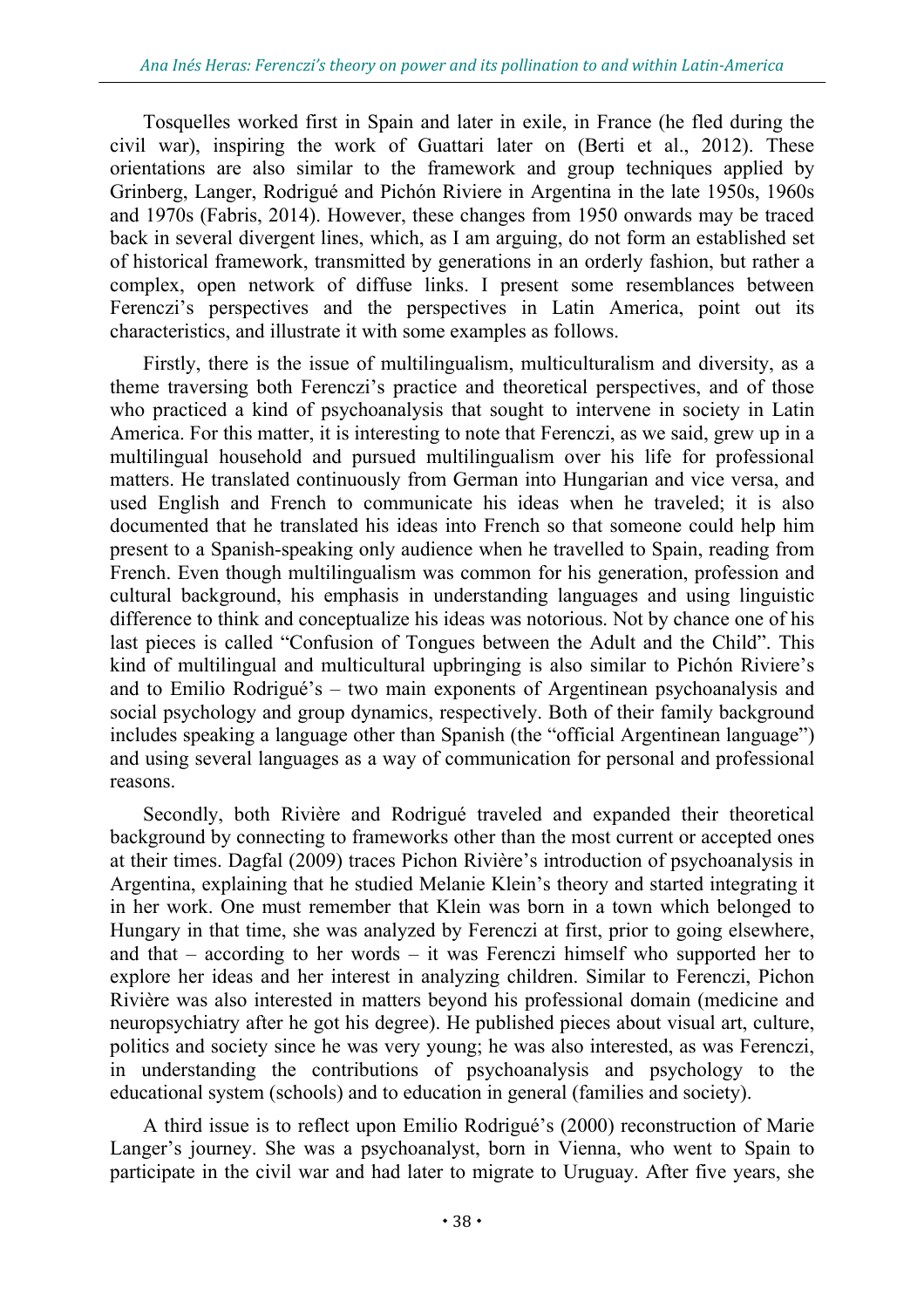established in Buenos Aires and participated in the creation of the Argentinean Psychoanalytic Association. She had a central role in developing the theoretical elements of clinical group therapy. This perspective, together with social psychology and group dynamics, which were deepened during the 1950s-1970s in Argentina, relates to the linage of perspectives that sought to question society's institutions as they were, and pursued a way to work with groups to promote social change. Both Rivière and Rodrigué sought to integrate their first studies in psychiatry to a development in psychoanalysis, which they consequently integrated with other disciplines. Pichon-Rivière termed it *epistemología convergente* (Saidón, 1982; Montecchi, 2018) as a way to acknowledge that his orientation was to study humans in their (cultural, social, historical) context and that this "study" could be done in groups. He created a term ("grupos operativos") working together with José Bleger. Here one can see a similar approach to that of Ferenczi's in the sense that the group members working together with a coordinator (psychoanalyst, educator, social psychologist) can help make the power relations at play and the ways to work within them visible. Such perspective turned into *social psychology*, the term he used to describe his approach later.

Rodrigué coined several different terms for the type of work he undertook, and was always open to establish a relationship amongst the socio-political and historical context, the way group-therapy could be a place where the social and the intra-psychic could be explored, and the actions by which these clinical perspectives could also act in transforming the institutions which we create and inhabit. He was part of the group that challenged the *statu quo* in the Psychoanalytic Association in Argentina through the group *Plataforma.* 

### **Discussing the traces presented**

It seems then that Ferenczi's ideas, even if not acknowledged explicitly, can be considered as pillars or orientations of what later became a practice and theory of power directly linked to the action of transforming society. What seems distinct in these approaches is the orientation to deepen everyday democracy by analyzing and challenging the institutions of society as we know them and inhabit them.

The theories and approaches to which I am referring to have adopted, over time, different names depending on who developed them, for what purpose, under what conditions and within what discipline(s). In Latin America one can think of art-based therapy (Da Silveira), social psychology (Pichon-Rivière), group dynamics and learning (Bleger), psychodrama (Pavlovsky), innovative techniques related to the work with groups (Rodrigué), psychology of liberation (Baró), and a version of schizoanalysis (Baremblitt and Saidón). These theories, practices and developments, situated in Brazil, Argentina and El Salvador, provide a succinct notion of the fact that several professionals put their energy into analyzing the interface between psyche and society, and into transforming society as a result of this analysis. These perspectives take "the group" as the place where an analysis can be achieved and where what occurs in society and in the institutions of society can be interrogated and worked upon. For example, in Latin America, writing as early as in the mid-50s, Grinberg, Langer and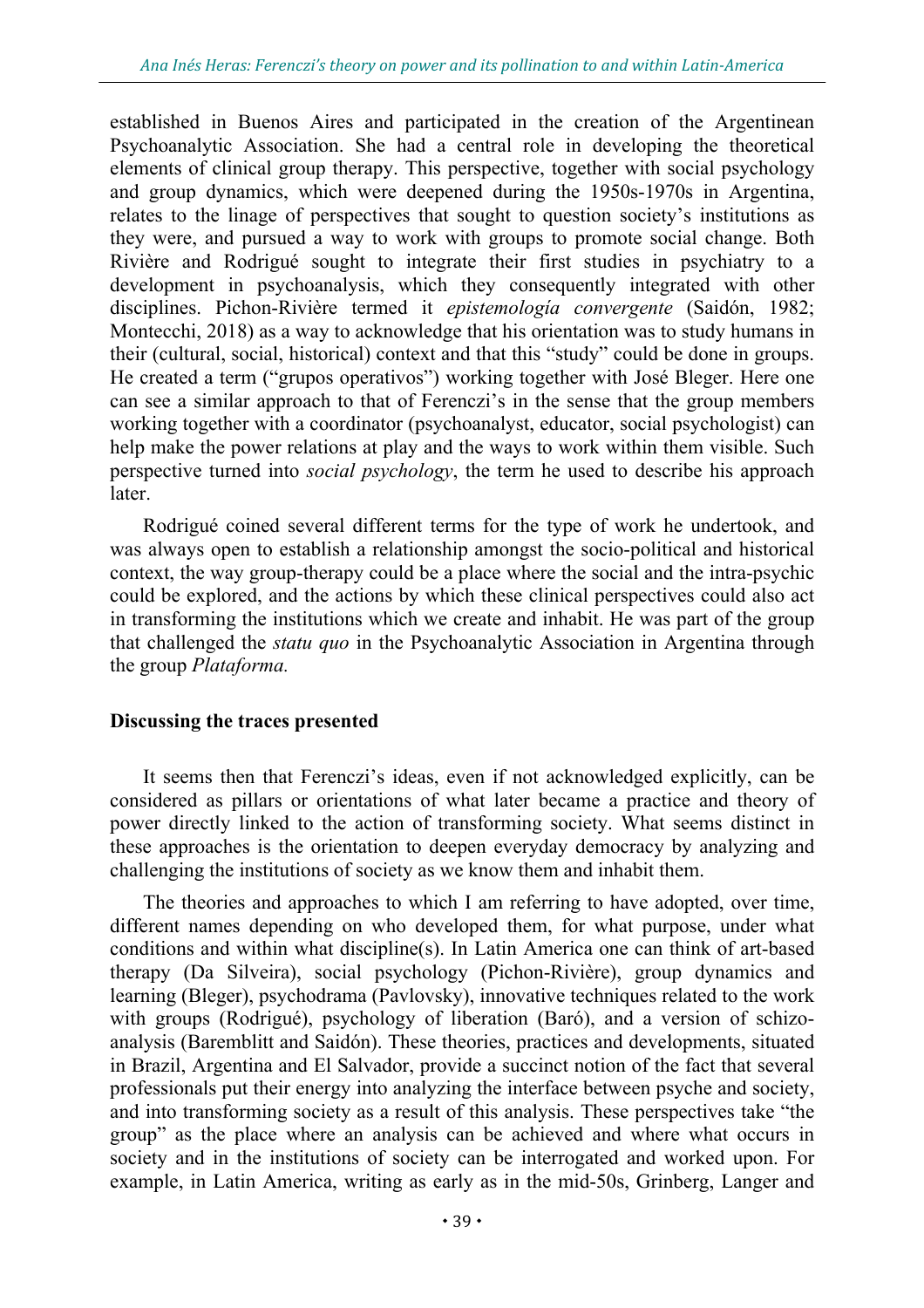Rodrigué (1957) have shown that some of the theories regarding clinical group analysis, analysis of institutions of society, and transformation oriented by these approaches, were conceived of and developed at, almost contemporary, in Latin America, in the United States and in Europe as well. It is however true that, at least in Argentina, several of these developments were intertwined with experiences held in Spain (e.g. Tosquelle's), France (e.g. Oury and later Guattari), and the United States (e.g. Kurt Lewin). It is also important to acknowledge that several political refugees had to establish themselves in the United States or Latin America, bringing different perspectives with them that were thus taken up.

Grinberg et al. (1957) highlighted similarities and differences between the perspectives at play in Great Britain and the United States, and those in Latin America; they stated that the local (i.e. Latin American) perspective was grounded in some of Freud's original works (in particular with regards to the links established by him across psyche and society), but also in the developments taking place at that point in Argentina. These developments and approaches paid great attention to issues of faceto-face interaction and to how they could be interpreted in relation to larger societal structures. On the other hand, they explored society's institutions as they were internalized by singular psychic constructions, in particular subjects that participated in group therapy. As for the personal relations, Emilio Rodrigué received his psychoanalytic training in London with Paula Heimann where he met Winnicott and Klein. Additionally, Klein supervised one of Rodrigué's cases.

The Argentinean psychiatrist Armando Bauleo wrote *Contra institución y grupos* in 1977, in exile in Spain, and in his book he pointed to the relationships between group dynamics, group clinical work, institutional analysis, social psychology and the intervention of society as a whole. In his opinion Pichon-Rivière was the one who was capable of bringing together several threads that had not been put together in a framework prior to his developments. Bauleo (1977), as well as Fabris later on (2007; 2009) trace the beginnings of Rivière's social psychology framework and methodology back in the mid-fifties, but, as we have been pointing out, the traces go further back. Therefore, once again, we are witnessing that these developments took place in Latin America often parallel, or in some cases, even prior to the emergence and expansion of psycho-sociology, institutional analysis and social psychology in Europe, specifically in France.

Baremblitt, the Argentinean psychiatrist and psychoanalyst living in Brazil since 1976, compiled a volume on group dynamics in 1982. He provided a brief historical account of that field (European and Latin American schools of thought and practice, different disciplines that contributed to these schools, e.g. sociology, anthropology, psychology, psychoanalysis, philosophy, and aesthetics). Both his and Bauleo's writings have to be put in biographical context: both of them had to leave Argentina because their lives were threatened by the military regime. They had to re-establish their professional life as psychoanalysts, institutional analysts and group-therapists in Brazil and Spain, respectively. It is in this context that they researched the field of group dynamics in Latin America, linking this field with others such as institutional analysis, counter-asylum practices, counter-hegemonic psychiatry and political change in Latin America.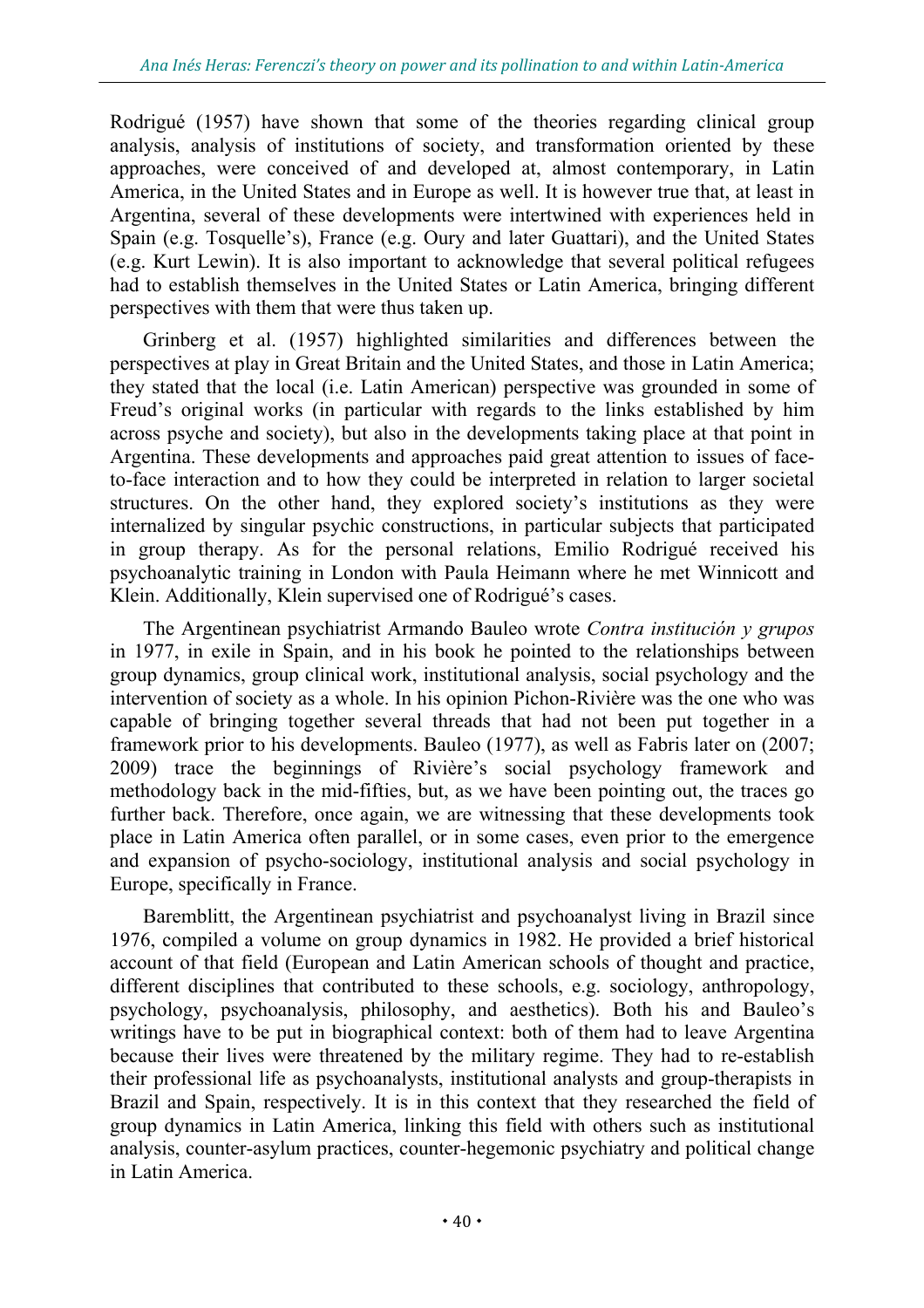According to Baremblitt's interpretation, what is distinct in Latin America – in Brazil and Argentina in particular  $-$ , is that many of the above perspectives were taken into account by the *Movimiento de trabajadores de salud mental* (MTS) or mental health workers' movement, which took up the initiative of introducing these perspectives within the public health system, and through that, also insisted in a critical stance towards hospitals, asylums, mental health institutions and therefore, in a very critical stance, towards capitalist society at large. In other words, a relation was established between these perspectives on health that took into account not only the "individual" psyche and its treatment.

It is in this regard that, for all these health practices (the ones listed above, that developed in Latin America, such as psycho-drama, social psychology, schizoanalysis, group dynamics and learning, and so forth), it seems appropriate to see them as frames that questioned the power-relations at play, and the way in which the institutes could be interrogated and transformed. And, additionally, these perspectives were introduced in the public health system, and in the education of new generations of professionals – at least until the Latin American dictatorships stopped these ways of doing things.

My interpretation of Baremblitt's account is that his review allows us to support the hypothesis of a *pollination*, of a type of psychoanalytic perspective held by Ferenczi, and in particular, his position with regards to power relations and to the analysis of the institutions of society. Rodrigues De Barros is another historian of psychoanalysis who specialized in understanding how *análisis institucional* ("institutional analysis") relates to other clinical theories and practices. In her chapter (1999) regarding the intricate problem (as she has termed) of reconstructing work with groups and organizations, she takes up an interpretive line that emphasizes precisely the difficulty of establishing clear genealogies. She concludes that it is indeed possible to trace cartography of the ways in which this history has been researched. She mentions four approaches which in turn present a different argumentative linage each. These are: chronological and geo-chronological; theoretical; model-types; socioinstitutional ones. She emphasizes the fact that it is important to not over-theorize but to indeed try to look for traces that may allow us to understand why and how a way of working with groups emerges at a certain point in time and for what purposes. However, she also recognizes the fact that the work with groups with a combined (psychoanalytic, sociological, psychological, anthropological, etc.) approach has developed in Latin America from a distinct perspective.

## **Ferenczi's** *pollination*

It has been already documented that Ferenczi's novel ideas traversed Europe as a result of the diaspora of several Jewish intellectuals. Ferenczi's theories on power were not explicitly cited many times, yet they were used and further developed in many countries also beyond European borders (carried out and extended throughout diverse geographies, that expanded beyond Europe), giving birth to important bodies of work in later generations of thinkers and practitioners. For example, following the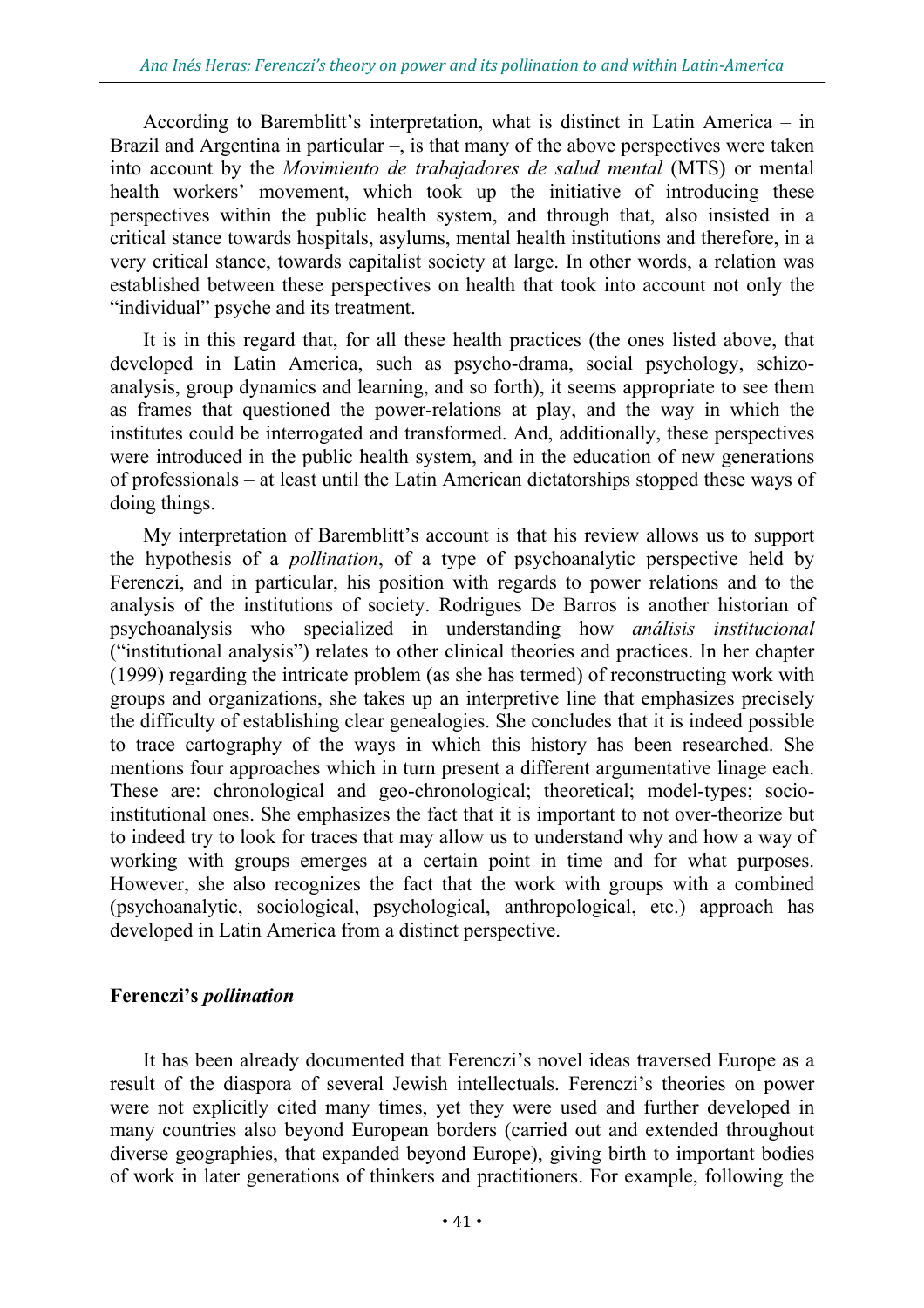thread that we have presented that links Eiminder – Tosquelles – Fannon – Guattari, it is possible to recognize some of Ferenczi's traits in other parts of the world such as Africa and Latin America. In Europe, one can identify institutional psychotherapy (Tosquelles), institutional analysis of society (Castoriadis), and later, after 1968, schizo-analysis (Guattari and Deleuze), socio-analysis, institutional analysis (Lourau), and *autogestion pédagogique* (Lapassade) as perspectives that took into account the difficult relationship between psyche and society while acknowledging that the institutions of society could be analyzed in the shape they were embodied in singular subjects. Such an analysis could be better performed in groups (be those *natural* groups, e.g. groups who worked or practiced some activity together, or *laboratory / artificial* groups, i.e. groups that were specially assembled to do something together). Didier Anzieu was one of the first who wrote about the history of group dynamics in Frenchm and traced the history of such techniques and approaches. He did so in 1968 (in his book *La dynamique des groupes restreints*), and yet we need to acknowledge that Grinberg et al. had done so ten years prior to Anzieu.

Ferenczi's practice (in everyday life relationships, in the psychoanalytic institution, and in his clinical work) built a distinct theory on power that needs to be more clearly elucidated and communicated in as much as it can work as a crucial contribution to current issues in regards to social change. We have here traced some of the effects of his views and some effects of what I have termed *pollination*, in hopes that we can continue to deepen this type of research to show the connections more clearly.

## **References**

- Baremblitt, G. (1982). Notas estratégicas a respeito da orientaçao da dinamica de grupos na América Latina. Em Gregorio Baremblitt (coord.), *Grupos. Teoria e Técnica* (pp. 11-37). Rio de Janeiro: IBRAPSI.
- Bauleo, A. (1977). *Contrainstitución y grupos.* Madrid: Editorial Fundamentos.
- Berti, G., Forcadell, S., Serra, L., & Sol, M. (2012). El pensamiento desde la frontera: de Tosquelles a Guattari. En G. Berti (coordinadora editorial), *Félix Guattari, los ecos del pensar: entre filosofía, arte y clínica* (pp. 47-63). Barcelona: Haka Books.
- Dagfal, A. (2009). *Entre París y Buenos Aires. La invención del psicólogo (1942- 1966).* Paidós: Buenos Aires, Argentina.
- Fabris, F. A. (2007). *Pichon-Rivière, un viajero de mil mundos: génesis e irrupción de un pensamiento nuevo*. Buenos Aires, Argentina: Polemos.
- Fabris, F. (2009). Pichon-Rivière, irrupción y génesis de un pensamiento. *Revista Intersubjetivo de Psicoterapia Psicoanalítica y Salud*, *1*(10): 11-28.
- Fabris, F. (comp.) (2014). *Pichon-Rivière como autor latinoamericano*. Buenos Aires, Argentina: Lugar Editorial.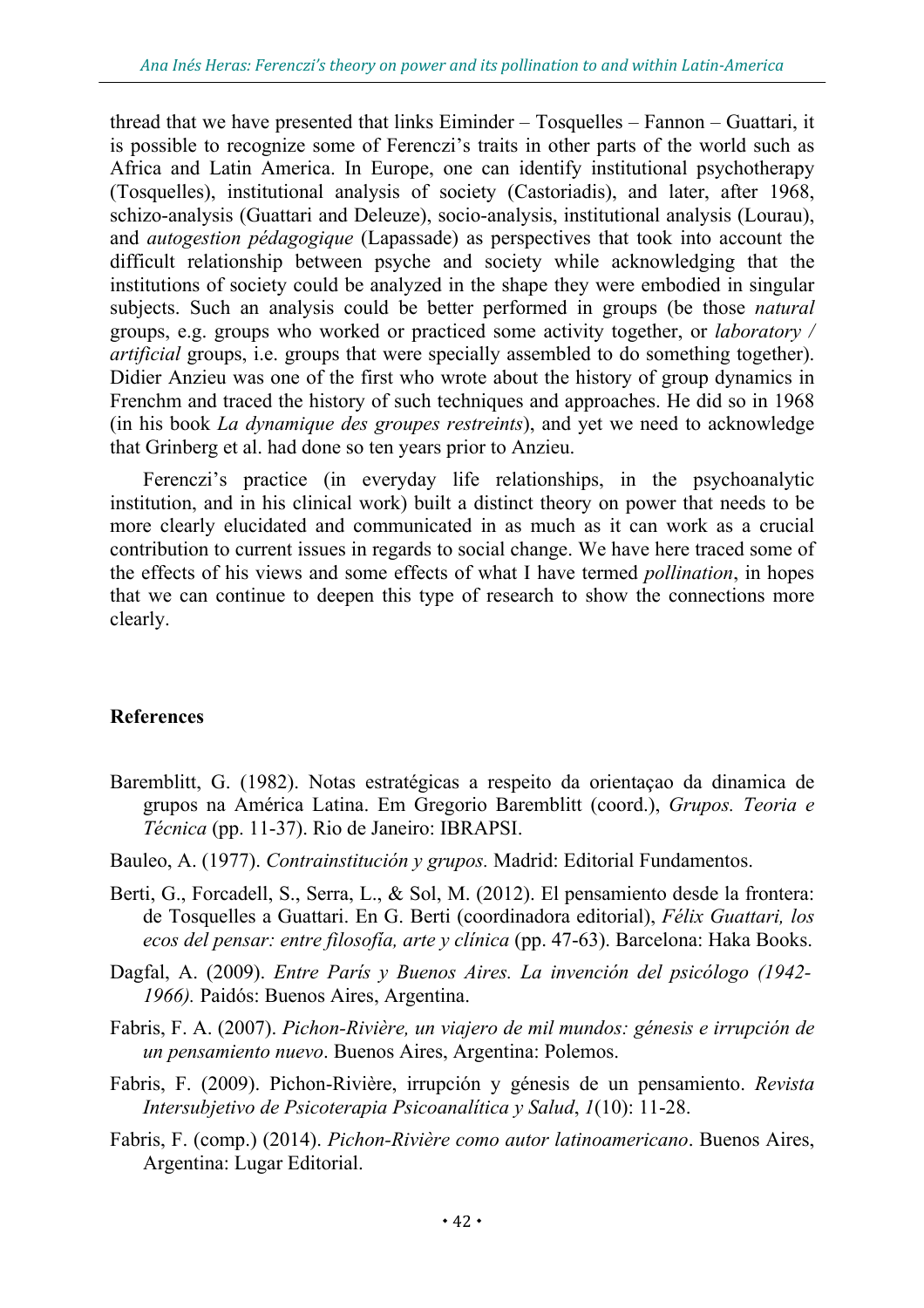- Ferenczi, S. (1997). *Diario Clínico. Sin simpatía no hay curación*. (Trad. José Luis Etcheverry). Madrid, España: Amorrortu. (Original en alemán 1932).
- Fortune, C. (1993). Sandor Ferenczi's Analysis of 'R.N.': A critically important case in the history of psychoanalysis. *British Journal of Psychotherapy, 9(4)*: 436-443.
- Fortune, C. (1996). Mutual Analysis: A Logical Outcome of Sándor Ferenczi's Experiments in Psychoanalysis. In P. Rudnytsky, A. Bókay, & P. Giampieri-Deustch *Ferenczi's Turn in Psychoanalysis* (pp. 170-186). New York: New York University Press.
- Fortune, C. (2008). Notes and fragments of a psychoanalytic vocation, Interview on Franco Borgogno by Christopher Fortune. *The American Journal of Psychoanalysis, 68*: 69–95.
- Fortune, C. (2015). Georg Groddeck's Influence on Sándor Ferenczi. In A. Harris and S. Kuchuck (Editors), *The Legacy of Sándor Ferenczi. From Ghost to Ancestor*  (pp. 96-110). New York: Routledge.
- Freud, S. & Ferenczi, S. (2001) *Correspondencia completa 1908-1919*. Madrid: Síntesis Editorial.
- García Siso, A. (1993). El Dr. Francesc Tosquelles i Llauradó: Posición del autor dentro de la psiquiatría catalana anterior a la Guerra Civil y la proyección de esta posición en su obra posterior. *Revista de la Asociación Española de Neuropsiquiatría, 13*(46): 33-40.
- Grinberg, L., Langer, M. & Rodrigué, E. (1961 [1957]). *Psicoterapia del grupo.* Buenos Aires: Paidós.Hobsbawm, E. (1995). *Historia del siglo XX*. Barcelona: Crítica Grijalbo.
- Haynal, A. (2002) *Disappearing and Reviving. Sándor Ferenczi in the History of Psychoanalysis*. London: Karnac Books.
- Haynal, A. (2009). Die ungarische psychoanalyse unter totalitären regimen. *Forum Der Psychoanalyse*, *25*(1): 75-89.
- Heras Monner Sans, A.I. (2014). Lógica colaborativa y generación de conocimiento colectivo. Alcances y tensiones en la relaciones investigación-sociedad. *Población & Sociedad, 21(2):*137-150.
- Heras Monner Sans, A.I. (2015, agosto). Sándor Ferenczi, pensador incómodo. Aportes al pensamiento contemporáneo sobre el poder en mutualidad. I Congreso Latinoamericano de Teoría Social *¿Por qué la teoría social? Las posibilidades críticas de los abordajes clásicos, contemporáneos y emergentes*. Buenos Aires.
- Heras, A. I. (2018). *Mutuo. Aportes del pensamiento de Sándor Ferenczi al análisis de grupos e instituciones.* Buenos Aires: Ediciones INCLUIR.
- Likierman, M. (1993). 'He drew my attention to my great gift for understanding children …' Some thoughts on Sándor Ferenczi and his influence on Melanie Klein. *British Journal of Psychotherapy, 9*(4): 444-455.